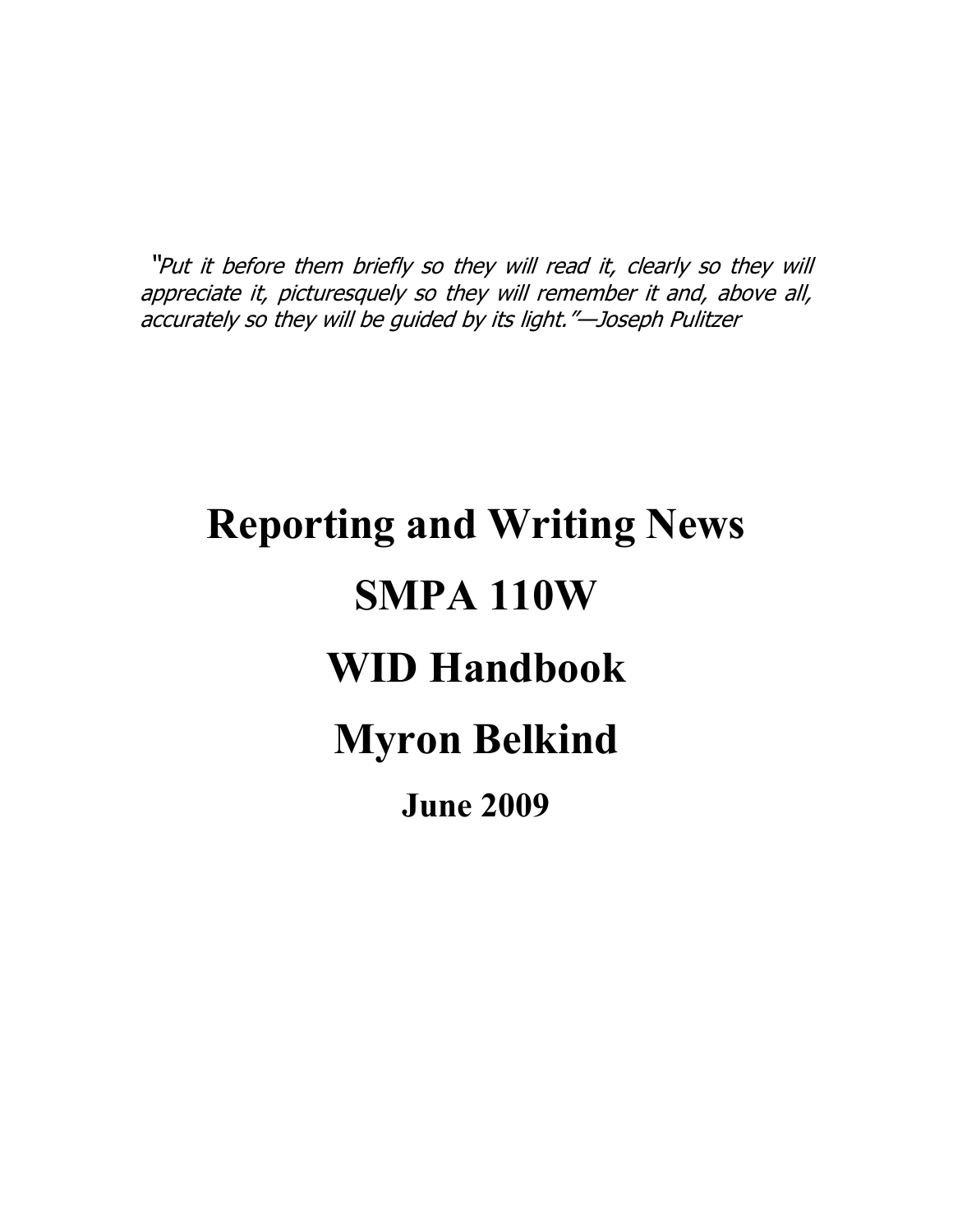# **Table of Contents**

| <b>Introduction: The Importance of Credibility</b>                                                                 | 3                       |
|--------------------------------------------------------------------------------------------------------------------|-------------------------|
| <b>The Course's Goals</b>                                                                                          | 3                       |
| <b>Chapter 1: The Basic News Story</b><br>The First Building Block: Writing the lead                               | $\overline{\mathbf{4}}$ |
| <b>Chapter 2: Writing the News Story</b><br><b>The Second Building Block:</b><br><b>Writing basic news stories</b> | 5                       |
| <b>Chapter 3: Accuracy and Media Law</b>                                                                           | 7                       |
| <b>Chapter 4: Interviewing—The Next Building Block</b>                                                             | 8                       |
| <b>Chapter 5: Using the Building Blocks</b><br><b>Writing and Reporting Five Types of Stories</b>                  | 9                       |
| • Writing Obituaries                                                                                               | 9                       |
| <b>Speeches, News Conferences and Meetings</b>                                                                     | 10                      |
| <b>Feature Writing</b>                                                                                             | 11                      |
| <b>Profiles</b><br>$\bullet$                                                                                       | 12                      |
| <b>Disasters, Weather and Tragedies</b>                                                                            | 13                      |
| <b>Conclusion: Successful Writing is Key to Success</b>                                                            | 14                      |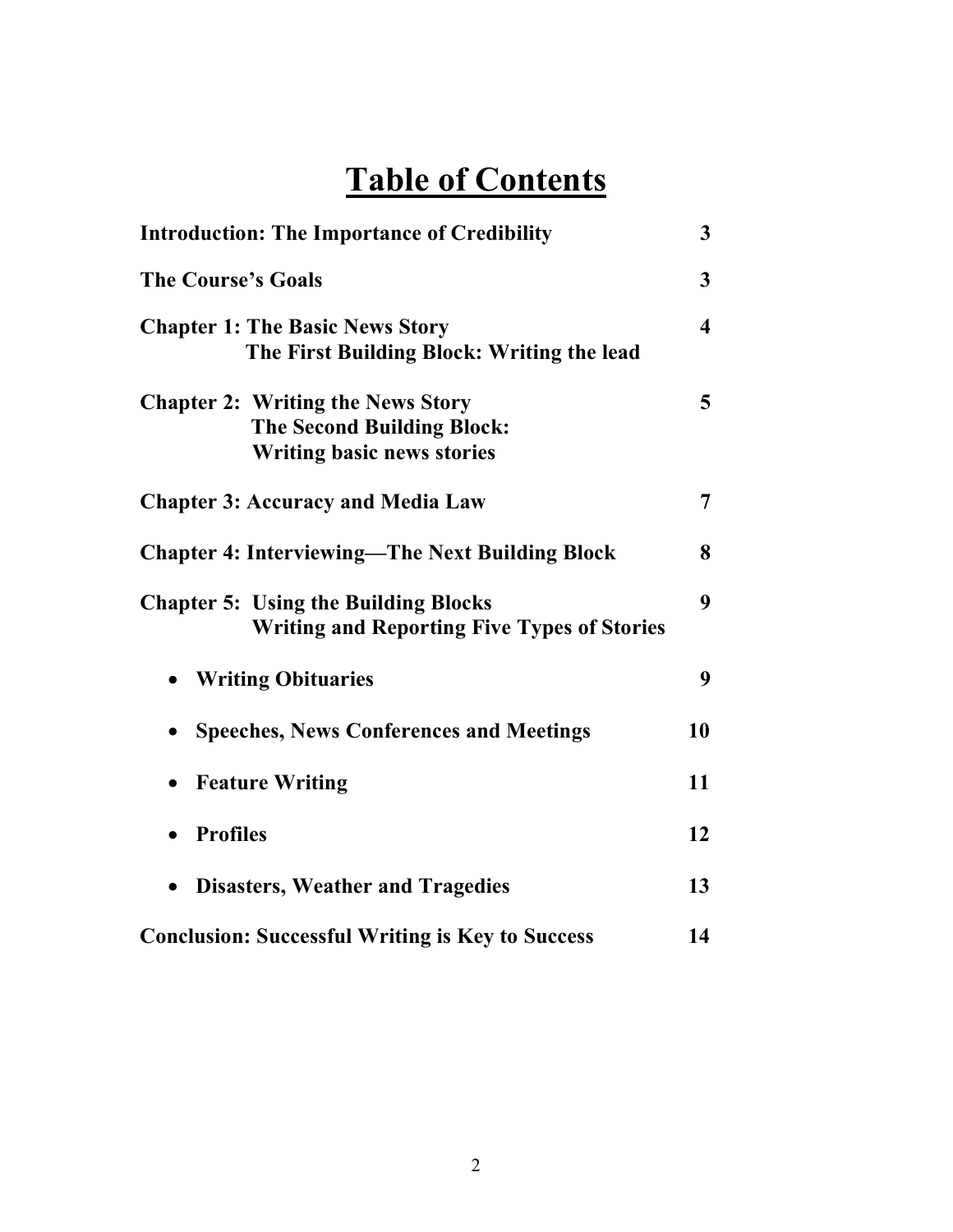# **Introduction to SMPA 110W and the Importance of Credibility**

The importance of clear writing, based on responsibility, accuracy and fairness, is essential to all professions. Although SMPA 110W is a requirement of all majors in the School of Media and Public Affairs, the course has become increasingly popular to many other academic disciplines. This handbook is designed to facilitate the teaching of SMPA 110W to majors in all professions through assignments and lectures that are essential, above all, to future journalists.

Per the title of the course, SMPA 110W emphasizes both reporting and writing skills, starting with the initial building block of a good lead and moving on to developing longer and more challenging stories including spot news, interviews, features, profiles and coverage of disasters.

The course is designed for students to learn from reading materials, lectures and discussions and by doing practical exercises and assignments during the laboratory sessions and outside the classroom. SMPA 110W uses the textbook, "Writing and Reporting News", by Carole Rich, and "The Associated Press Stylebook". These are supplemented by discussion of the weekly Ombudsman and Media Notes columns in *The Washington Post.*

At all times, the course stresses the importance of the most essential requirements of our profession: responsibility, accuracy and fairness, what I call the RAF of journalism. Together, these basics of journalism give us our **credibility**, something that is essential for everyone who wants to be a professional journalist, and something that is important in all professions where the gathering of factual information is important.

Unlike professions such as law, where one needs to pass a Bar Exam to be a lawyer, or the medical profession, where a doctor must pass a Medical Board to practice medicine, anyone can be a journalist, but only so long as he or she has credibility.

#### **The Course's Goals**

Upon the successful completion of this course, a student will be able to:

- Be adept at writing basic and concise news stories accurately and on deadline.
- Have a solid grounding in the mechanics of writing: correct spelling, punctuation and grammar.
- Be a good editor so that one can improve his or her own writing and---whether editing one's own stories or the work of others---be able to think critically to find holes in logic or unanswered questions.
- Understand the importance of adherence to a basic writing style through use of The Associated Press Stylebook.
- Understand the basic issues facing journalists today: ethical lapses, protection of sources, limited access, the right to public information and the right to privacy.
- Understand the fundamentals of libel.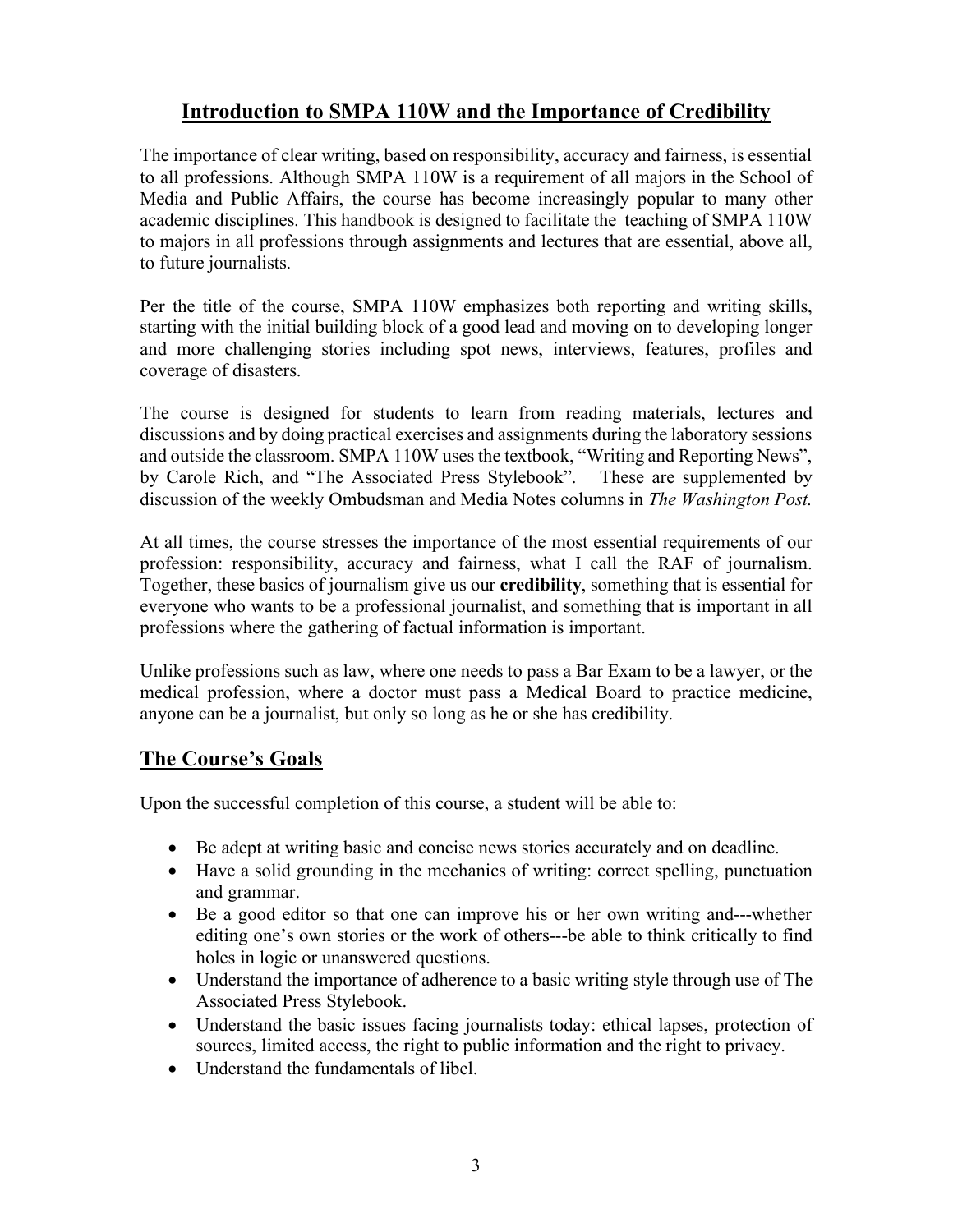# **Chapter 1: The Basic News Story**

# **The First Building Block: Writing the lead**

The objective of the first lecture every semester is to give students confidence that they can write news stories as clearly as experienced journalists in *The Washington Post* and *The New York Times*. The class reviews examples of straight-forward declarative news leads in the newspapers published that day to show how journalists organize their material in a clear, organized manner starting with the lead, or first, paragraph.

The late Jack Cappon, a legendary writing coach and news executive for The Associated Press, described the importance of a lead in his book, *The Word,* as follows:

"In the beginning of every news story is the lead---the bait, the lure, the tender trap for the reader, a source of much fear and loathing for the writer. Like a fiddle string, a good lead is the product of the right tension. Or, to get the metaphors out of the way, the lead is an hors d'oeuvre, supposed to whet the appetite, not to serve a three-course dinner."

The lead paragraph should contain what is known as the five W's of a news story: Who, What, Where, When and sometimes Why.

How these facts are assembled into clear sentences is the first building block in writing a news story.

The test of good journalists is to write a lead better than their competitors, even though they may all be working with the same basic facts.

Let's look at how The New York Times and The Washington Post wrote their leads from President Barack Obama's announcement on May 21 that he was naming Judge Sonia Sotomayor to the Supreme Court. The leads are from the online editions of the newspapers and moved within an hour of the president's announcement:

*The Washington Post* lead:

*President Obama this morning nominated U.S. Appeals Court Judge Sonia Sotomayor of New York to replace retiring Justice David Souter on the U.S. Supreme Court, hailing her as "an inspiring woman with a moving personal story and a broad range of professional experience."*

*The New York Times* lead:

*President Obama announced on Tuesday that he will nominate the federal appeals judge Sonia Sotomayor for the Supreme Court, choosing a daughter of Puerto Rican parents raised in Bronx public housing projects to become the nation's first Hispanic justice.*

Conclusion: Same basic facts in each lead, but each written in a unique manner. Which one do you prefer and why? How would you improve each lead?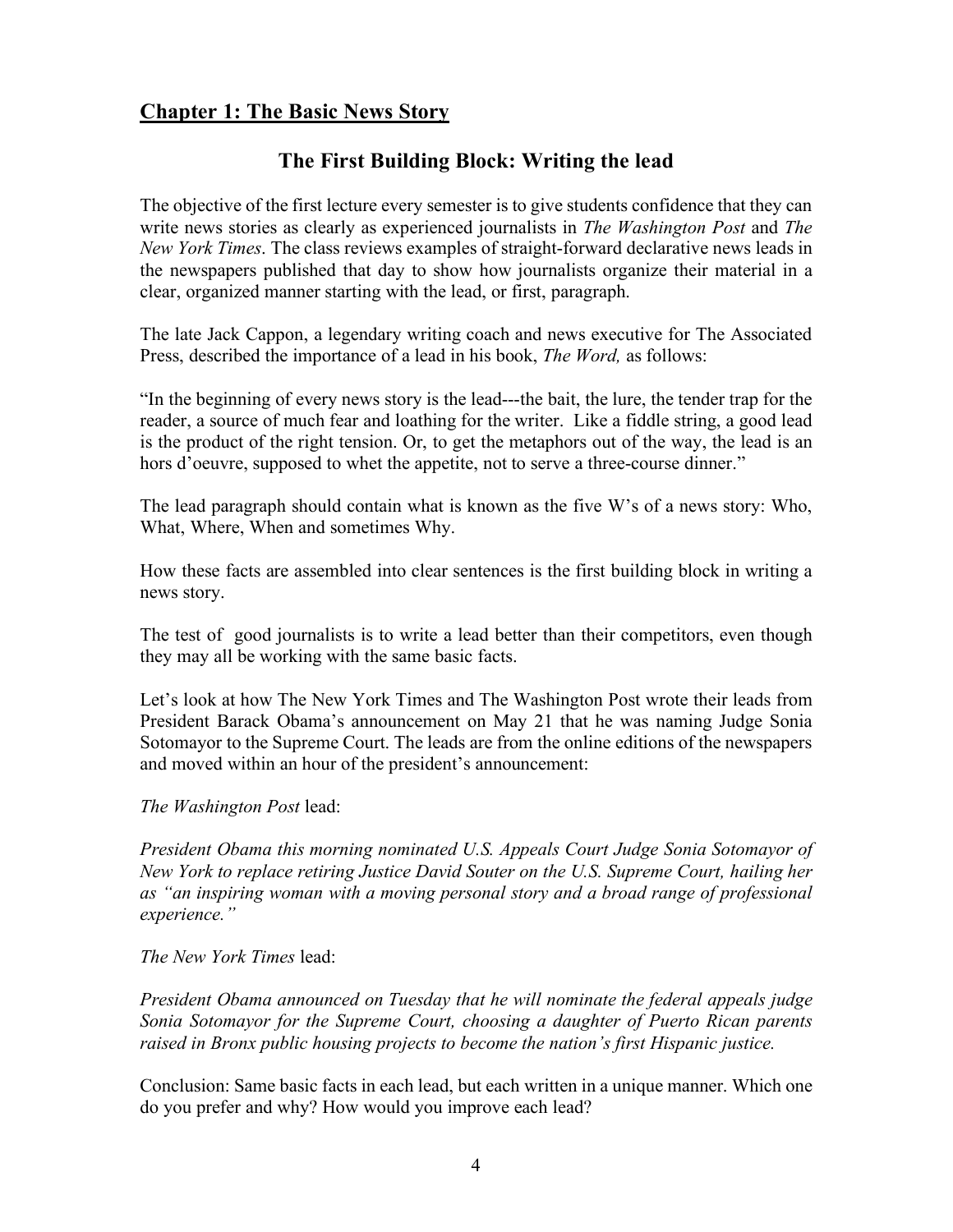In-class exercise: Writing leads from fact sheets.

# **Chapter 2: Writing the News Story**

# **The Second Building Block: Writing basic news stories**

You have all the information to write a comprehensive story. Your facts are accurate. You have good quotes. How do you put together all the details into a well-written, wellorganized story? There are different formats and techniques for writing hard news stories. The traditional methods are:

**Inverted Pyramid**: Put the main, most important news at the top of the story and then write the facts in decreasing order of importance. In this way, an editor who needs to cut your story can easily do so from the bottom up, and a reader with limited time can get the most essential news in your article from the very beginning.

**Hourglass technique**: This technique often is used in crime stories. Start with a hard news lead and then proceed in chronological order for part or the rest of the story. The technique avoids attribution in every sentence, since a single overview attribution can be used at the start of the chronological hourglass portion. Two examples: "Police gave this account of the robbery," or "Eyewitnesses described the rescue this way."

**List technique**: This technique is used to list several developments in a single story. It often is used in stories reporting on news conferences or meetings. For instance, in a U.S. presidential conference, there often may be a number of major news developments to report. Ideally, separate stories might be written about each development. But space is not always available for multiple stories, and even if there is, readers still like to read a single, wrap-up story containing all the news from a single event. Thus, after the main news from an event is reported in the first several paragraphs, the list technique would be introduced with a sentence that says something to the effect: In other developments, the president: (Then use bullet points to list the other developments, expanding on each of them as appropriate after you have completed the list of bullet-pointed items.)

#### **Writing tips**

**Take an imaginary glass of water:** I had a journalism professor in graduate school who told students to "think before you write," even on deadline, and do so by swallowing an imaginary glass of water before starting to write while you organize your thoughts.

**The right lead:** "Wow!" That's news. That's the lead. When covering a story, there should be a development that stands out from all others. It is something that makes you say, "Wow!" It is what you want to tell your friends and relatives if you were writing a letter or calling home. In this case, it is what you want to convey to your readers. Put the development into your lead paragraph and then go on to write the rest of the story.

**Backup paragraph**: Use the second or third paragraph to give some additional facts---or ideally, a good quote---to back up the lead paragraph.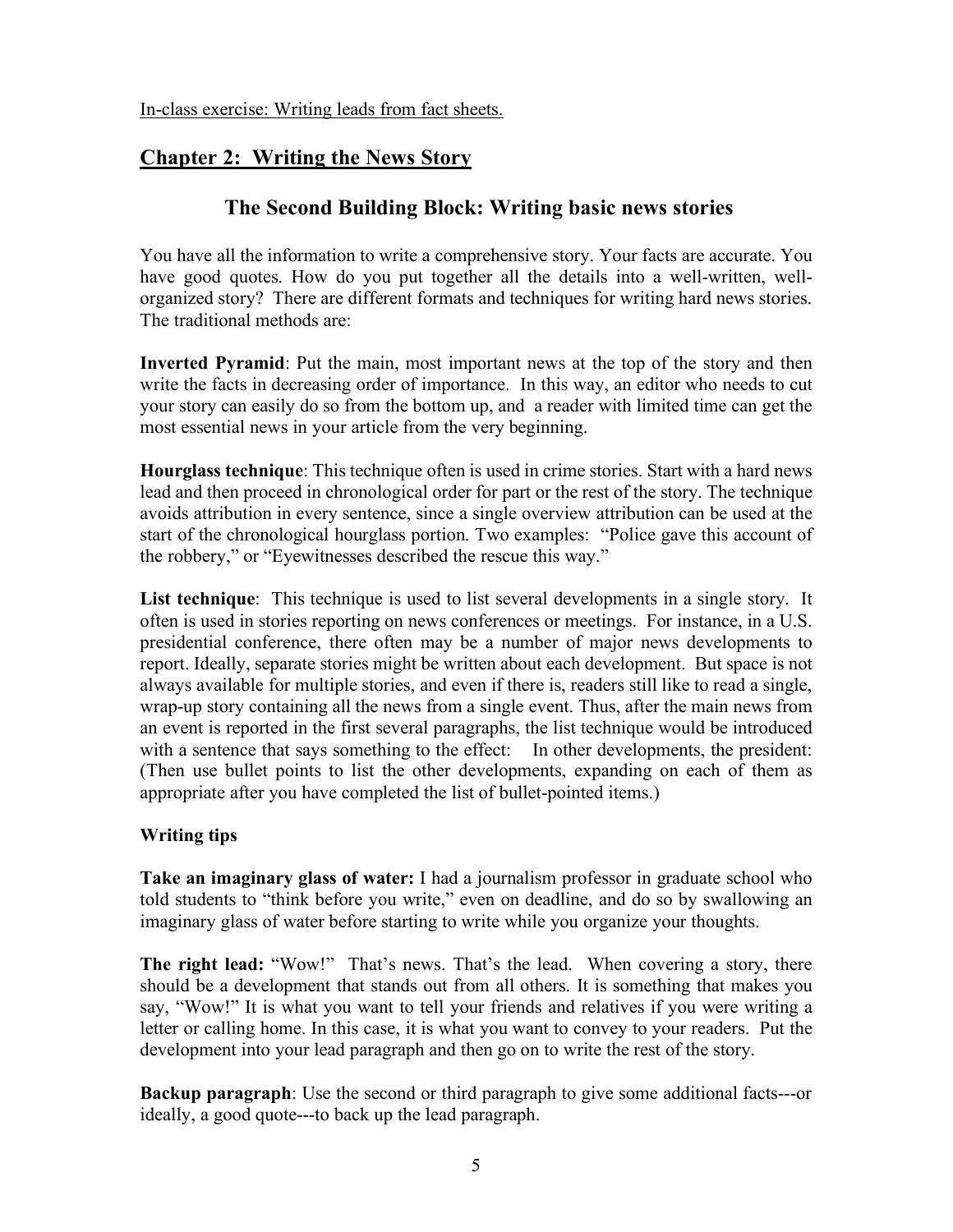**Focus or Nut graf:** This is an important paragraph that provides key background and puts the story in perspective and explains the point of the story.

**The middle of the story:** Here is where you expand on the lead and provide background as needed so that your readers gain a better understanding of the news and its implications. Weave in some background to enlighten your readers, but try to do it in a way that does not impede the flow of the story by putting all the background in one large chunk. Break it up and sprinkle and weave it through the text.

**The ending of the news story:** In an inverted pyramid style, the story just ends itself naturally, with the least important development or background in the last paragraph. But, if possible, and if you are satisfied there is space, it is always good to have a nice "kicker," or strong finish, perhaps a quote that sums up the news. If your story retains the readers' attention from the first paragraph, there is a good possibility the readers will stay with you until the very last word of your article!

**Attribution:** Journalists are writing instant history, often on deadline, and do not have the luxury of being able to check out every detail they are reporting from multiple sources by the time they must complete their stories. That is why it is essential to attribute information to the source who provided you the information. Oftentimes, especially in dealing with sensitive and controversial issues or in breaking news stories such as disasters, you will be faced with conflicting and continually updated information. The best way to ensure your stories are written in a responsible manner is to attribute the information you are using to the source who provided it to you.

**Use quotes as much as possible:** Quotes contribute to dialogue and bring the subject of a story alive, in his or her own words, much as a video interview does on a televised newscast. The best way to report on what someone says is to use his or her actual words verbatim, within quotes. Use them effectively and selectively.

**Set the scene:** Use good description to paint the scene that contributes to a visual image of the written news story. People are reading your stories, not viewing them, and they are relying on you to describe those details that are appropriate: the weather, the type of room or scene where the news took place, any applause or jeering, any placards, any detail that catches your eye that you want to convey to your readers.

**Grammar:** I was fortunate to have had an excellent 8<sup>th</sup> Grade English teacher who drilled good grammar into our class. Not everyone is so fortunate. In this class, we review grammar through at least two quizzes at the start of the course so that I can gauge how much more work needs to be done in this area.

**Check Spelling**: While spell-check programs can be helpful, use your own eyes to doublecheck that every word is spelled correctly, especially the names of all persons.

**Do a final read-through of your article before hitting the "send" button:** When you have finished the article, go through it carefully as if you are the reader. Does it flow smoothly? Does it have any holes that need to be filled with more reporting? Are there any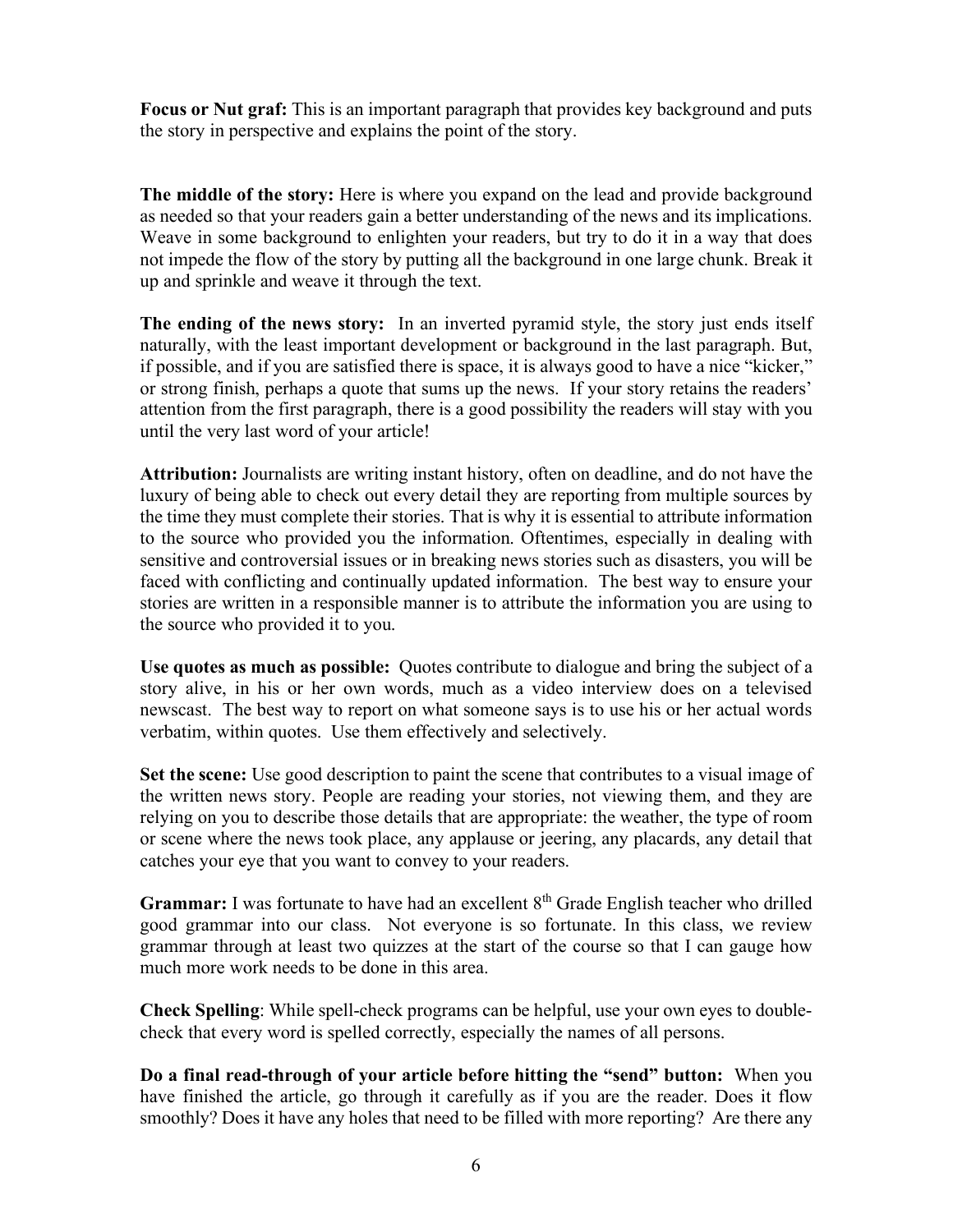excess words that can be deleted? You began writing the story with an imaginary glass of water. Take another glass as you do a final read of what you have written.

In-class exercise: write news stories from fact sheets or breaking news developments

#### **Chapter 3: Accuracy and Media Law**

Following completion of the first two building blocks, on writing leads and basic news stories, it is time to once again stress the importance of accuracy and libel law. While an entire semester can be devoted exclusively to Media Law, I find it useful to introduce the subject during a full 75-minute-long class lecture, followed by an exercise on Libel. The main points of the lecture:

- Freedom of the Press is enshrined in the First Amendment, which declares that "Congress shall make no law respecting an establishment of religion or prohibiting the free exercise thereof; or abridging the freedom of speech, or of the press…"
- Accuracy is paramount for journalists to maintain credibility and avoid law suits.
- Truth is the best defense in libel suits.
- Libel is a falsity that causes injury to someone's reputation. Slander is an oral or spoken defamation.
- *Times v. Sullivan:* A landmark case that put the onus on public officials to prove libel by having to demonstrate that journalists knowingly published a falsity without bothering to check the truth. The case was brought by L. B. Sullivan, the then police commission of Montgomery, Alabama, who sued for libel after *The New York Times* published an advertisement in 1960 by a civil rights group seeking to raise money for the Committee to Defend Martin Luther King. Sullivan maintained the ad contained falsities and damaged his reputation. He originally won in lower courts and the Alabama Supreme Court. But the Supreme Court reversed the decision and invoked the principle of "actual malice." The court wrote:

*"The constitutional guarantees require, we think, a federal rule that prohibits a public official from recovering damages for defamatory falsehood relating to his official conduct unless he proves that the statement was made with "actual malice"—that is knowledge that it was false or with reckless disregard of whether it was false or not."*

Justice William Brennan, in a separate opinion, wrote:

*"Thus, we consider this case against the background of a profound national commitment to the principle that debate on public issues should be uninhibited, robust and wide-open, and that it may well include vehement, caustic, and sometimes unpleasantly sharp attacks on government and public officials."*

• Privilege: Journalists have "qualified privilege" to print defamatory statements from public officials who themselves have what is known as "absolute privilege" and when reporting from public proceedings or public records, **as long as the reporting is considered fair and accurate.**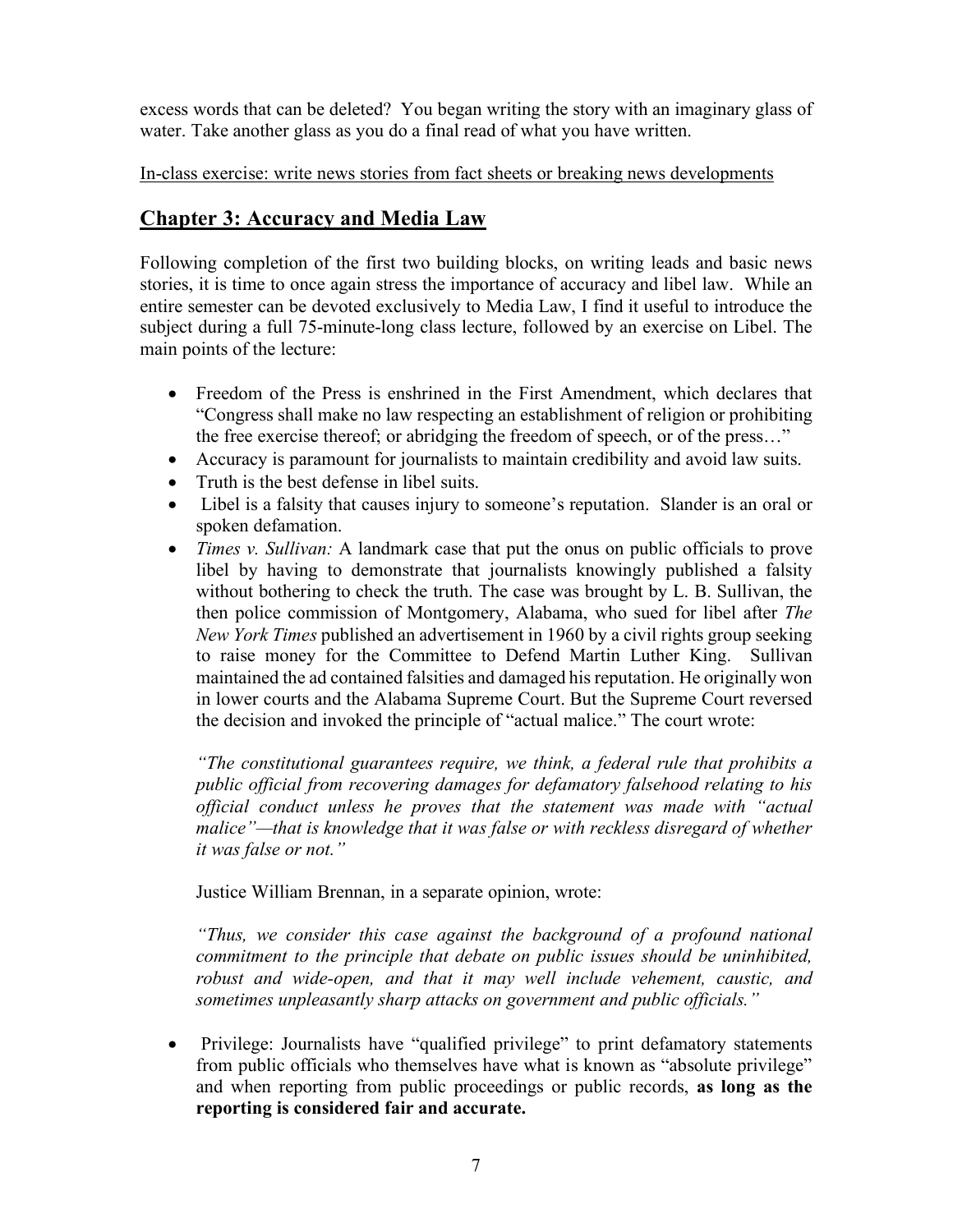• Invasion of privacy issues. Key court ruling in *Dietemann v. Time Inc.:* "The First Amendment is not a license to trespass, to steal, or to intrude by electronic means into the precincts of another's home or office."

In-class Exam on Libel

## **Chapter 4: Interviewing—The Next Building Block**

Mastering the art of interviewing is essential for good reporting and writing. It is the best way to gather information for any type of story---hard news, features, profiles, disaster coverage, investigative articles.

The interview might take place over the phone, in an office, at a restaurant, at a disaster site, or wherever it is most convenient to talk to your subject. Here are some tips for a successful interview:

- Be prepared. Know your subject and the issues to be discussed. The better prepared you are, the better the interview will likely be.
- Have questions prepared, but don't restrict yourself and be ready to open up new lines of questioning as the interview evolves. Use follow-up questions when you are not happy with a response or if you want the subject to elaborate further.
- Conduct the interview as if it is a conversation. Get the subject to relax, to feel comfortable with you. The more relaxed the interviewee is, the more forthcoming he or she will be.
- Listen. Listen. Listen. Your object is to get the interviewee to speak. Do not try to dominate the interview by asking questions that become speeches. You are not there to impress anyone. You are there to elicit answers. Pause between answers occasionally to give the subject the opportunity to elaborate on his own.
- Closed-ended questions: Use these to get basic information about the subject, such as name and title and other details. These are the questions that answer the *who, where* and *when* for the interview. They can often elicit simple "yes" or "no" responses.
- Open-ended questions: These are used to get the interviewee to open up, to give you good quotes, anecdotes and longer responses. These questions try to find out the *what, why* and *how* of an interview. Keep the questions brief. No more than two sentences. Don't waste valuable interview time with long-winded questions or commentaries.
- If you are interviewing someone who is happy to see you, perhaps to discuss an award or promotion, you should have no trouble getting the person to give good responses. However, if you are interviewing someone who is seeing you reluctantly, perhaps to discuss a sensitive or controversial subject, then open up with some "icebreaker" questions to introduce yourself and then weave in the harder questions. I call it the Columbo-style of interviewing, the way the TV detective Columbo with his crumpled trench coat would soften up someone with easy questions before he lunged at them with a hard, poignant question.
- Take good notes on: --What the subject says. Get the key quotes verbatim so that you can use them quickly in your story. But don't take excessive notes so that you have to waste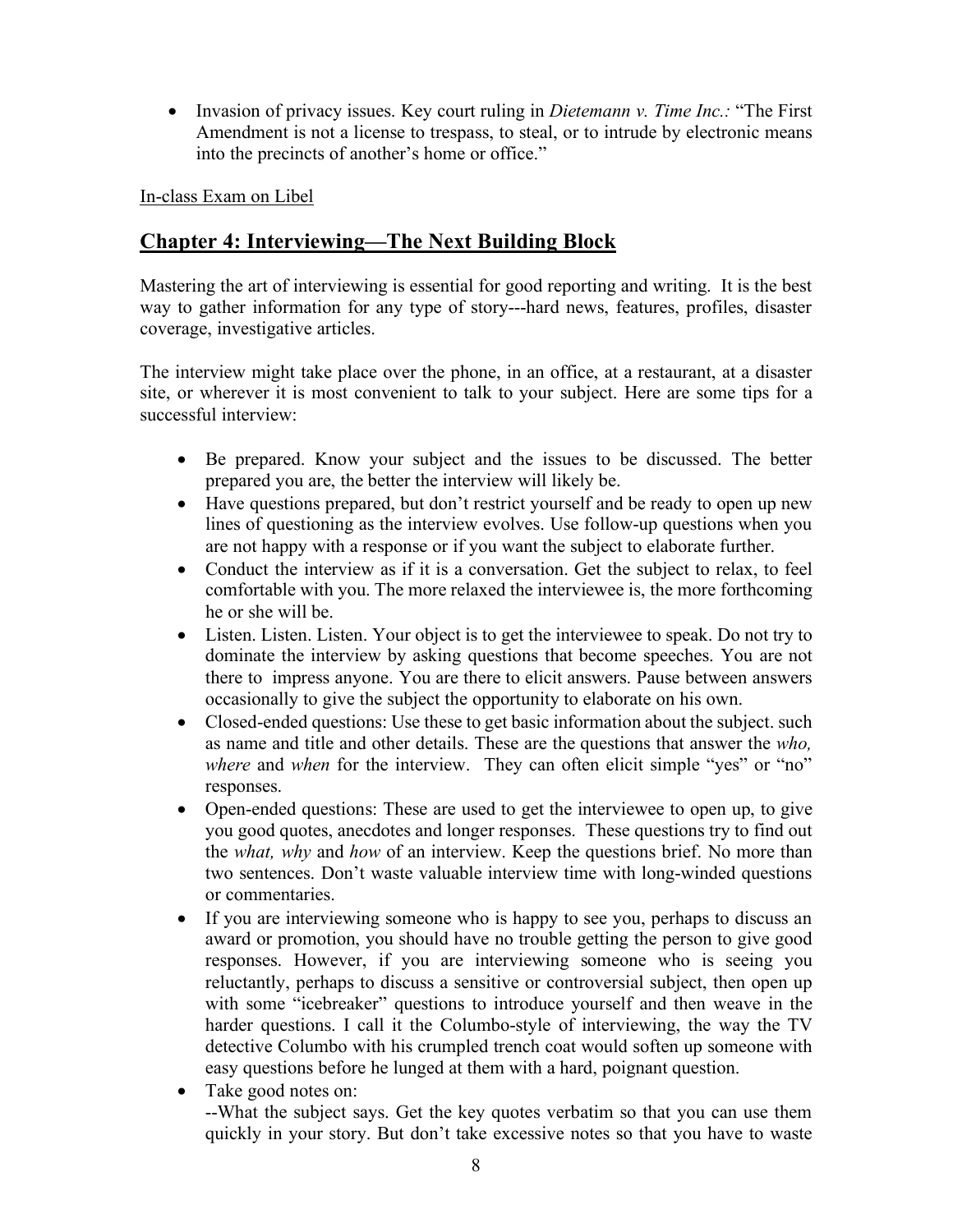time sifting through a virtual verbatim of the entire interview. If you are using a tape recorder (with permission of the subject), write down the number shown on the digital counter when there is a comment made that you want to hear again. --Descriptive. Set the scene. Describe the interviewee, the surroundings, facial expressions for specific questions. Paint a visual picture of the interview.

Out-of-class assignment: Conduct an interview and write story for the next class.

#### **Chapter 5: Using the Building Blocks**

#### **Writing and Reporting Five Types of Stories**

You have mastered writing leads and basic news stories and have learned the importance of libel and accuracy and the techniques of interviewing. For the remainder of the course, you will apply these building blocks to do five different types of assignments that will prepare you for your first jobs as journalists or will help you do projects in other disciplines that require sound, clear writing skills.

#### **Writing Obituaries**

Many newspapers assign beginning journalists to writing obituaries because they provide the first tests of accuracy, reporting and writing.

There are two types of obituaries: the spot news story on someone's death and the obit preparedness profile written in advance of a death of an important person.

As Deborah Howell, the former ombudsman of *The Washington Post* wrote in a column: "Good obituaries make the dead come alive."

The most common technique for writing an obituary is to use the inverted pyramid starting with the lead paragraph that will contain the basic facts---the five W's of who died, what was the cause of death, where and when did it happen and, if appropriate, why.

Here's how *The New York Times* began its obit on the death of Luciano Pavarotti in September 2007:

*Luciano Pavarotti, the Italian singer whose ringing, pristine sound set a standard for operatic tenors of the postwar era, died Thursday at his home near Modena in northern Italy. He was 71.*

*His death was announced by his manager, Terri Robson. The cause was pancreatic cancer. In July 2006 he underwent surgery for the cancer in New York, and he had made no public appearances since then. He was hospitalized again this summer and released on Aug. 25.*

The story broke late at night New York time, but the newspaper was still able to publish a lengthy, several-thousand-word obituary about his life. All that was written on deadline when the news of Pavarotti's death came into the newsroom were the first two paragraphs. Then the newspaper used the obit profile that had been prepared in advance of his death.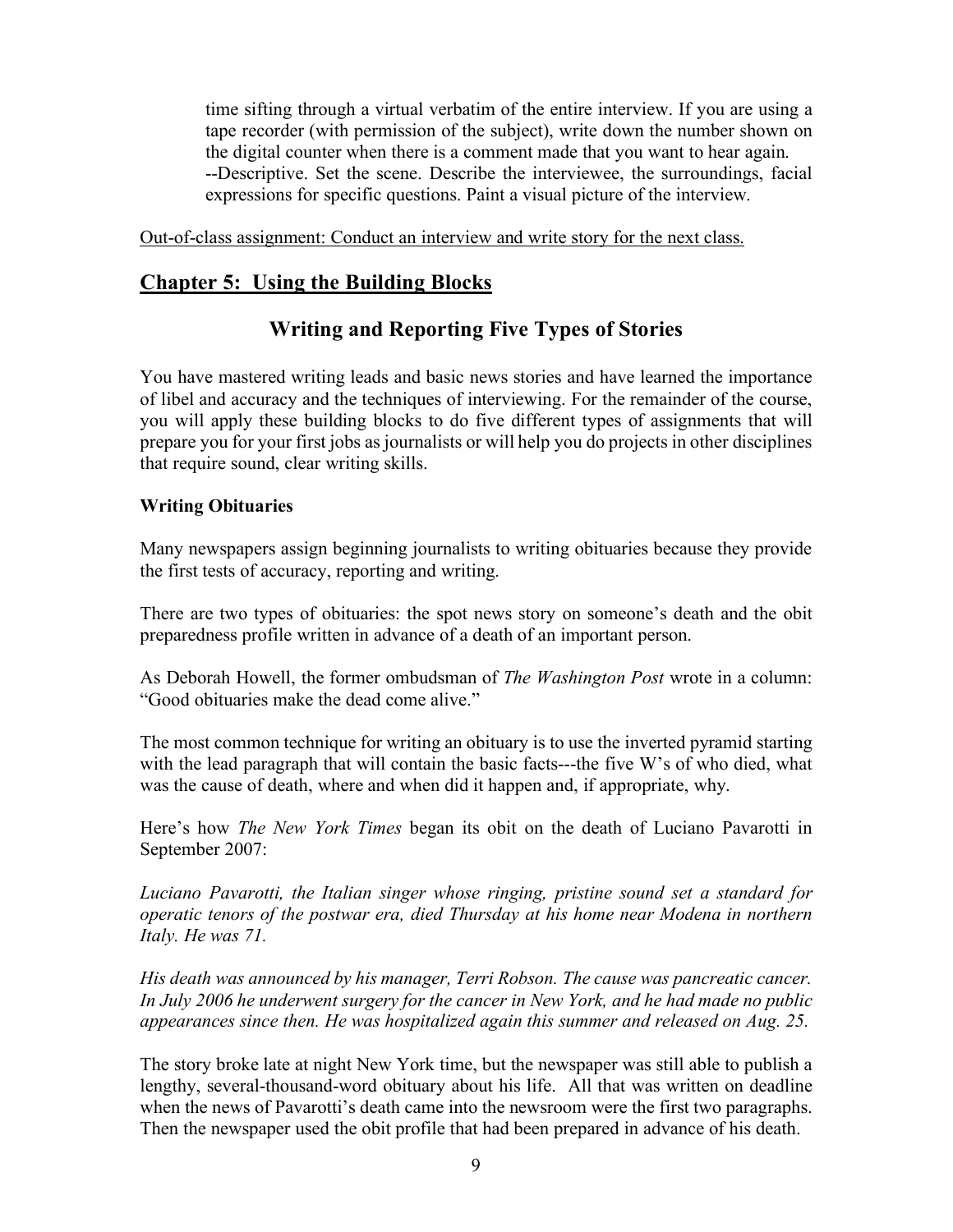As a reporter on a local newspaper, you will have to write obituaries on local persons who have died. They will not be as famous as Pavarotti, but they will still be important to the local community and the family of the deceased.

The hardest part of writing an obituary often is calling a relative or friend to get details about the death and about the person's life. Begin your call by expressing condolences and explaining that you are phoning to ensure that you are able to write a full, accurate story that does justice to the person's life.

Obit preparedness profiles are written in advance based on available material that has been published. This is one assignment where you do not interview the subject to ask him or her about his life. Instead, you concentrate on research.

Important tip: Always double-check the spelling of the name of the deceased to avoid embarrassment to you and further grief to the family.

In-class Assignment: Writing spot news obituaries from fact sheets Out-of-class Assignment: Write a 700-word obit preparedness profile.

#### **Speeches, News Conferences and Meetings**

These assignments provide the material for reporting many hard news developments. All require good, detailed reporting with stories written on deadline. Your role as a reporter will differ for each type of assignment.

Speeches are a one-way communication: the speaker speaks and the audience (and the journalist) listens.

At a news conference, the journalist is representing the public audience that is not present. At meetings, the reporter is observing.

Some tips for all three assignments:

--Be prepared. Do your homework. Take good notes about what is said. Describe the setting for the event. Arrive early to get a good seat and to meet possible sources whom you way want to interview afterwards.

--Speeches: Find out information about the speaker and the topic of the speech. If an advance text is distributed, check to ensure it is delivered as per the text or report on any substantive deviations, which in themselves may make news.

--Meetings: Try to get advance details of the agenda and get background on each item. Be sure to take notes on reaction from the audience if the meeting is dealing with a controversial subject.

--News Conferences: Prepare advance questions and study the issues likely to be discussed. The person conducting the news conference probably will have an opening statement. However, the questions the reporters ask are likely to generate more news than any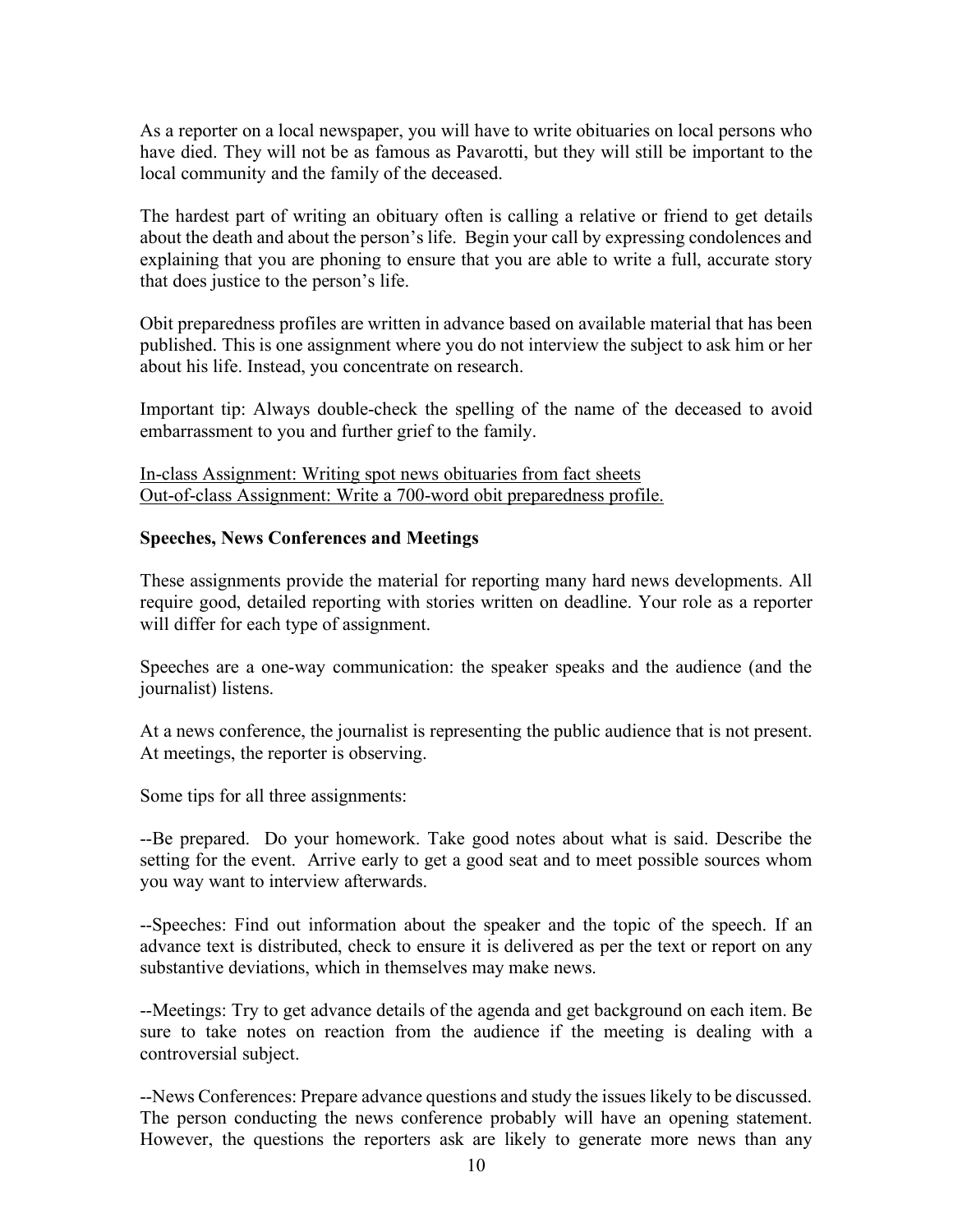prepared remarks. That is why the questions are more important than any opening statement. Ask good, brief questions rather than making a commentary.

--Writing the story: In multi-action developments, especially at meetings and news conferences, try to focus on one or two main breaking news developments in the lead and then consider using the list technique to report on other items.

--Important tip: Avoid "wooden leads" that say that a meeting "took place," or that the Board of Education "met this evening." Instead, say what action happened that made the event newsworthy.

#### **Feature Writing**

Here's your chance to write "out of the box" of a formatted hard news story and demonstrate your creativity and originality.

As with hard news, the key to a successful feature is excellent reporting and especially getting good quotes. They are essential for using dialogue that enhances your storytelling and keeps the story moving.

But, first, you must have a good topic for a feature. It might be the weather, a typical feature often assigned to new reporters, or a unique angle to what seems to be an ordinary story. The textbook gives an example of a feature written about a midnight baptism of four children at a state fair. The reporter went to cover the annual fair as she always did, but she kept her eyes open for a new angle, something different. And then she found the baptisms taking place. Her story is an outstanding example of how a journalist covers a large event though the experiences of one family, one idea, one theme.

Writing features begins with generating ideas for stories of this type, and this is why it is important for journalists to have insatiable curiosity. This trait may also help you get a job. I attended a conference on careers in journalism, and a news executive for USA Today said when he does the final interviewing of applicants, all of whom have shown they can write and report well, the deciding factor often is which applicant has the best ability to suggest good ideas for stories.

Once you have all the details for your feature, then focus on excellent writing that flows rapidly using descriptive and dialogue, weaving in news facts and background, and creating a tone that conveys the mood and emotion of the feature.

The feature may be light or serious, long or short. But it must be well written.

Just as with hard news stories, you need to "hook" the readers into your article and keep their attention until the end. And, finally, try to finish with a nice "kicker." . It might be a poignant quote or a surprise you are holding for the reader or something that takes the feature back to the original lead to make the story complete.

Have fun with your feature. It is an opportunity to show how journalists can be great storytellers!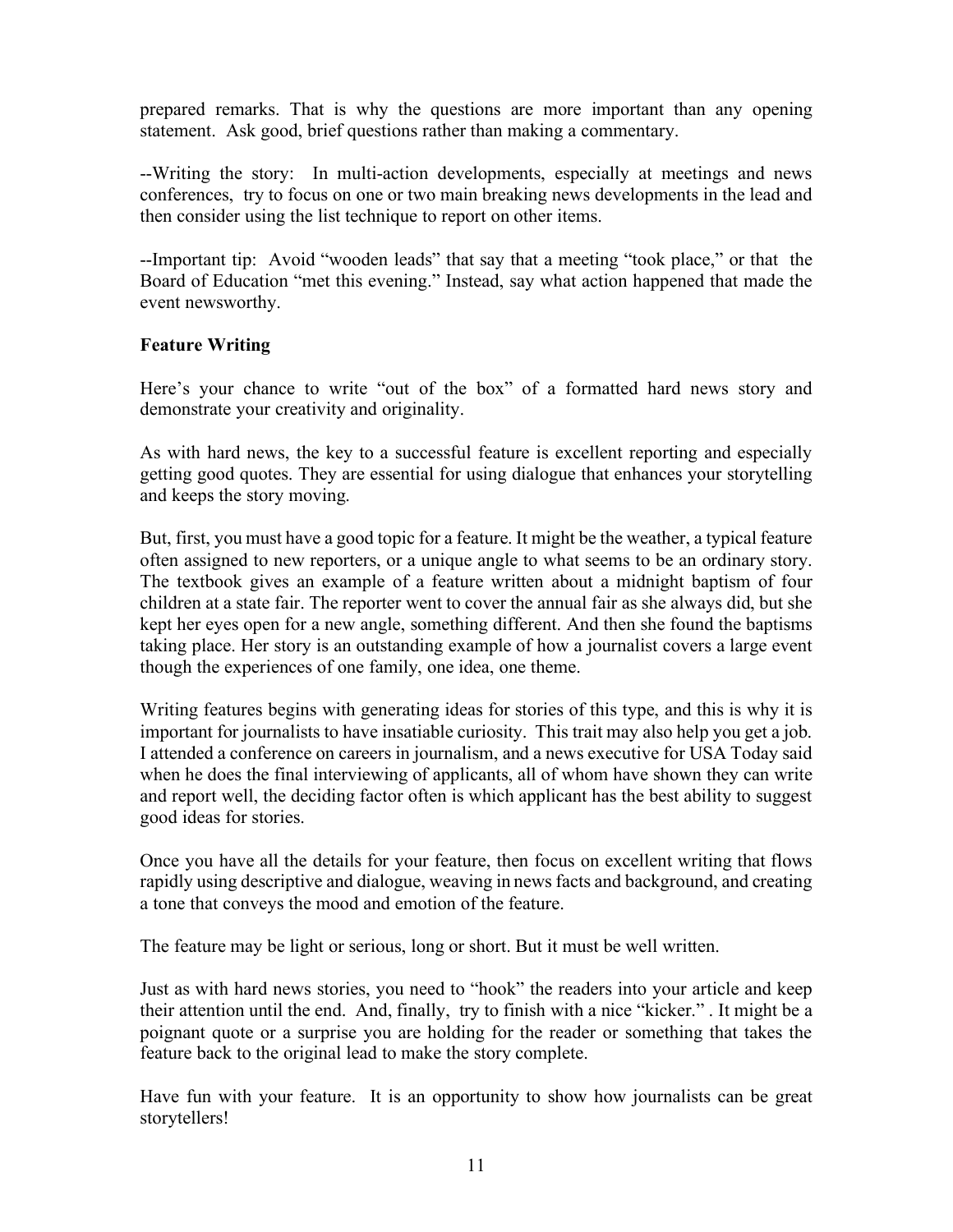#### **Profiles**

Readers want to learn in depth about people in the news or even ordinary folk who may not be newsworthy but who are interesting nevertheless. As an example, I always suggest that someone may wish to interview one of the hot dog vendors and find out about how he or she came to work on the GWU campus. There are numerous other potential profile subjects at GWU from the ordinary to the more famous.

When a president makes a major appointment to his Cabinet or to the Supreme Court, there is always a quick, hard news story. But there will inevitably be a separate profile written that tells story of that person's life. We will review in class a published profile in *The Washington Post* or *The New York Times* based on recent news developments.

Writing a profile is a challenge, and the best way to be successful is to try to interview the person whom you are profiling. For purposes of the profile assignment in SMPA 110W, you will select a subject whom you will be able to interview and thus use the interview techniques you learned earlier in the course.

Another technique for writing a profile is to use what the textbook describes as the GOAL method.

- "What were your original goals? What are your next goals?
- "What obstacles did you face in accomplishing your goals, and what new problems loom?
- "What pleasure or problems have these achievements brought?
- "What background (logistics of who, what, when, where) led to your current situation?"

The profile needs a focus that explains why the subject is newsworthy or is otherwise interesting to readers.

Describe the person being profiled so that the readers can visualize him or her just as clearly as if they were seeing a photograph or a video.

As with features, write the profile in a style that uses dialogue, description and background so that the story moves smoothly from start to finish. Avoid writing the entire profile in chronological order, although a good technique is to begin with an anecdote about someone's childhood to illustrate his or her origins and aspirations as a prelude to writing about the subject's achievements.

Remember: the profile is not the telling of the life history of a subject; it is organizing his or her life experiences in a way that enables the reader to know why the subject is worthy of the profile.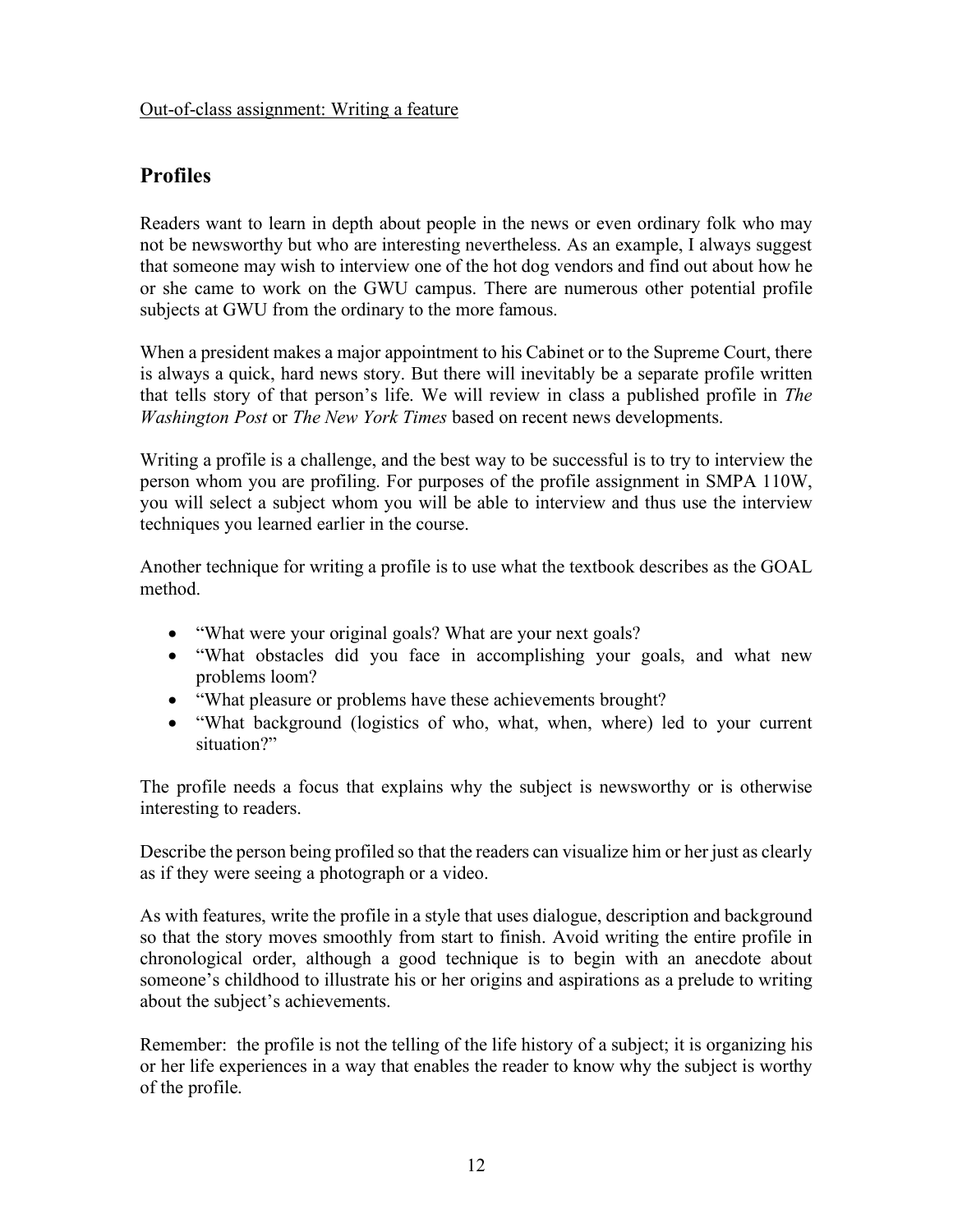Out-of-class assignment: Write a profile of at least 800 words on someone whom you will interview from the campus community or in the DC area.

#### **Disasters, Weather and Tragedies**

Covering disasters is the most challenging assignment for a journalist, and it is fitting that writing about a simulated disaster will be our final assignment, because you will need to use all the skills taught in the course.

A disaster can happen anywhere at anytime, from what happened on September 11, 2001 to air crashes, bombings and weather catastrophes.

They require journalists to be alert, to think fast and to stay calm even if they may be emotionally tied to a disaster in their cities. There often are conflicting news reports, changing facts and constant new developments. Journalists have to report the news as it breaks by the hour. They are writing instant, literally moment-to-moment, history. They do not have the luxury of waiting for all the facts to be verified. On deadline, they have to "go with what they've got," as the late Professor John Hohenberg at Columbia University's Graduate School of Journalism often told our class (of 1962).

Thus, some important tips:

- Attribute all information until independently verified to an authoritative source.
- Try to get to the scene of the disaster to do on-the-spot reporting. Know our cities well, since you might have to get around detours set up by police and other emergency agencies.
- Get quotes from eyewitnesses and survivors.
- Covering tragedies and disasters requires sensitivity.
- While disasters come unexpectedly, be prepared nevertheless. When I arrived in Tokyo as The AP bureau chief in 2001, the first thing I reviewed was the contingency planning for a possible major earthquake in Japan, to which the country is prone.
- When I studied journalism nearly five decades ago, our class always was told to be sure to have enough dimes in our pockets so that we could use public telephones if we had to call in a story. Now my advice to my students is: make sure your mobile phones are charged, and have a spare battery with you.

Writing disaster stories:

The main story for the class assignment will be written in inverted pyramid style, with a summary lead with the five W's. The hourglass and list techniques may be used within the body of the story.

There will be massive amounts of information that will be given to you, and the test of a good writer of breaking news of this magnitude will be to organize the information into a coherent story.